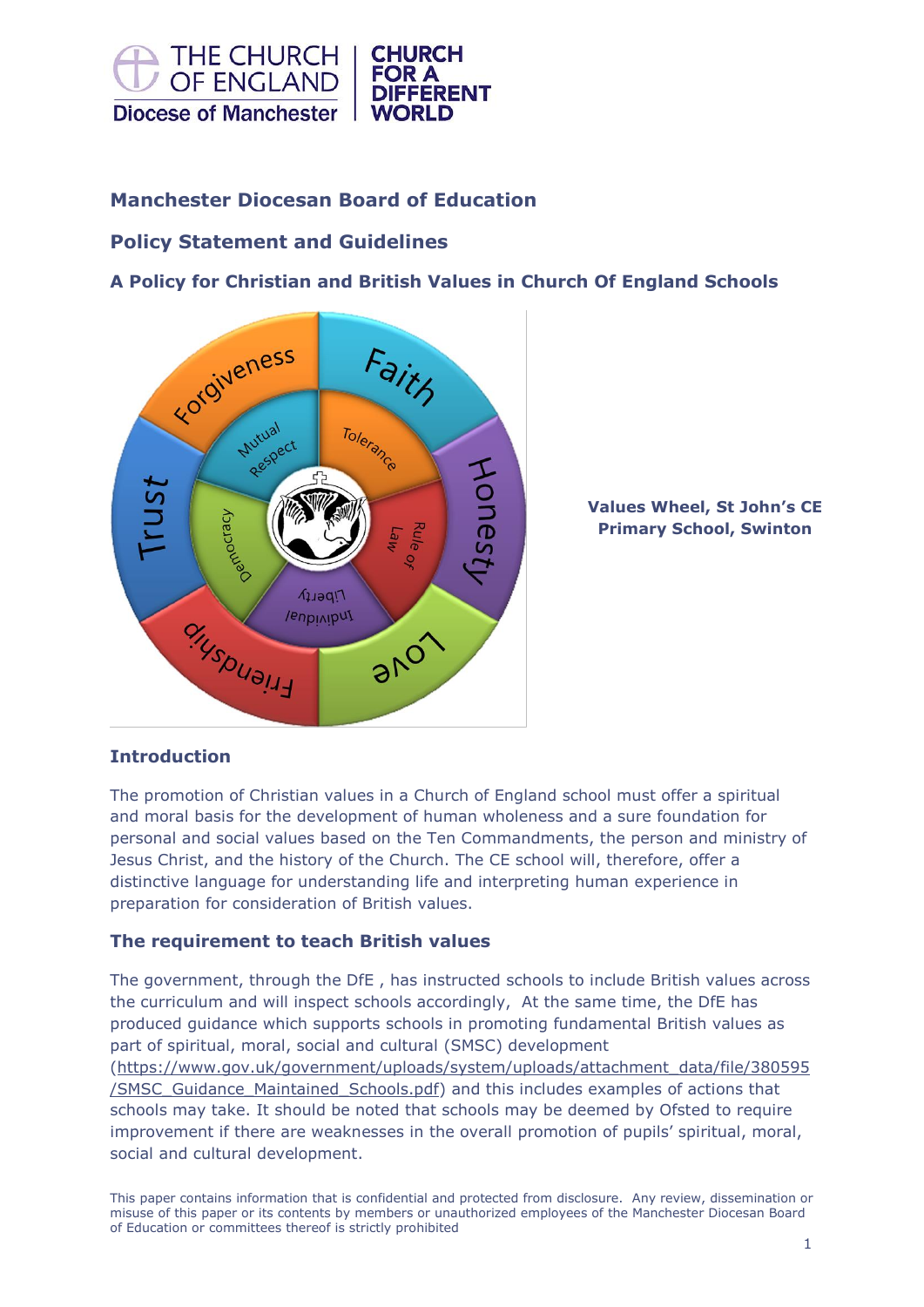## **Christian values – historical development**

The National Society (for promoting the education of the poor in the principles of the established church), founded in 1811, saw the birth of universal, free education for children I this country. At the heart of its *raison d'etre* was the belief that an education based on Christianity, as followed by the Church of England, would improve children and ultimately society. Between 1811 and 1860 the Church of England founded 17.000 schools through the National Society. Through various government supportive legislation, including the Education Act of 1902 (Balfour Act), voluntary elementary schools received funds for denominational instruction.

The Butler Education Act of 1944 was a turning point in English educational developments. Every school was required to begin the day with a non-denominational religious activity, and Anglican schools continued under their new constitutional definitions of voluntary aided and voluntary controlled. The Act also introduced compulsory prayer into all state-funded schools on daily basis.

The 1944 Education Act created the current dual system of schools with a religious character and those without a religious character. This ensured that schools with a religious character could maintain the Christian tradition of bringing a particular distinctiveness: the ethos, the atmosphere and the way people feel valued.

## **Christian values in CE schools**

In 2008 the National Society set up a working party to look at ways in which schools could be supported in developing their distinctiveness through Christian values. Accompanying the values are theological reflections and how schools have brought these to life. The most rewarding aspect of the work has been the way in which Christian values have become part of the language of our church schools.

The changeless nature of Christian values rooted in the Bible, the life of Christ and the history of the Church, is central to the ethos and culture of our schools. At the same time, we recognise and understand that schools need to pay attention to the different out-workings of these values given our changing world, and the fact that many would argue that Christian values are not exclusive to the Christian faith.

The National Society's website on Christian values, published in May 2009 [\(www.http://christianvaluesforschools.com/\)](http://www.http/christianvaluesforschools.com/) is based upon fifteen Christian values that are characteristic of the Christian faith: Reverence; Wisdom; Thankfulness; Humility; Endurance; Service; Compassion; Trust; Peace; Forgiveness; Friendship; Justice; Hope; Creation; Koinonia.

The CofE school is therefore tasked with bringing a distinctive understanding to the consideration of Christian values. A programme of learning can be introduced which offers young people an alternative perspective to that sometimes presented in popular culture.

Much work in this area is already undertaken through religious education, collective worship, wall displays, the school approach to behaviour management and thematic approaches across the curriculum.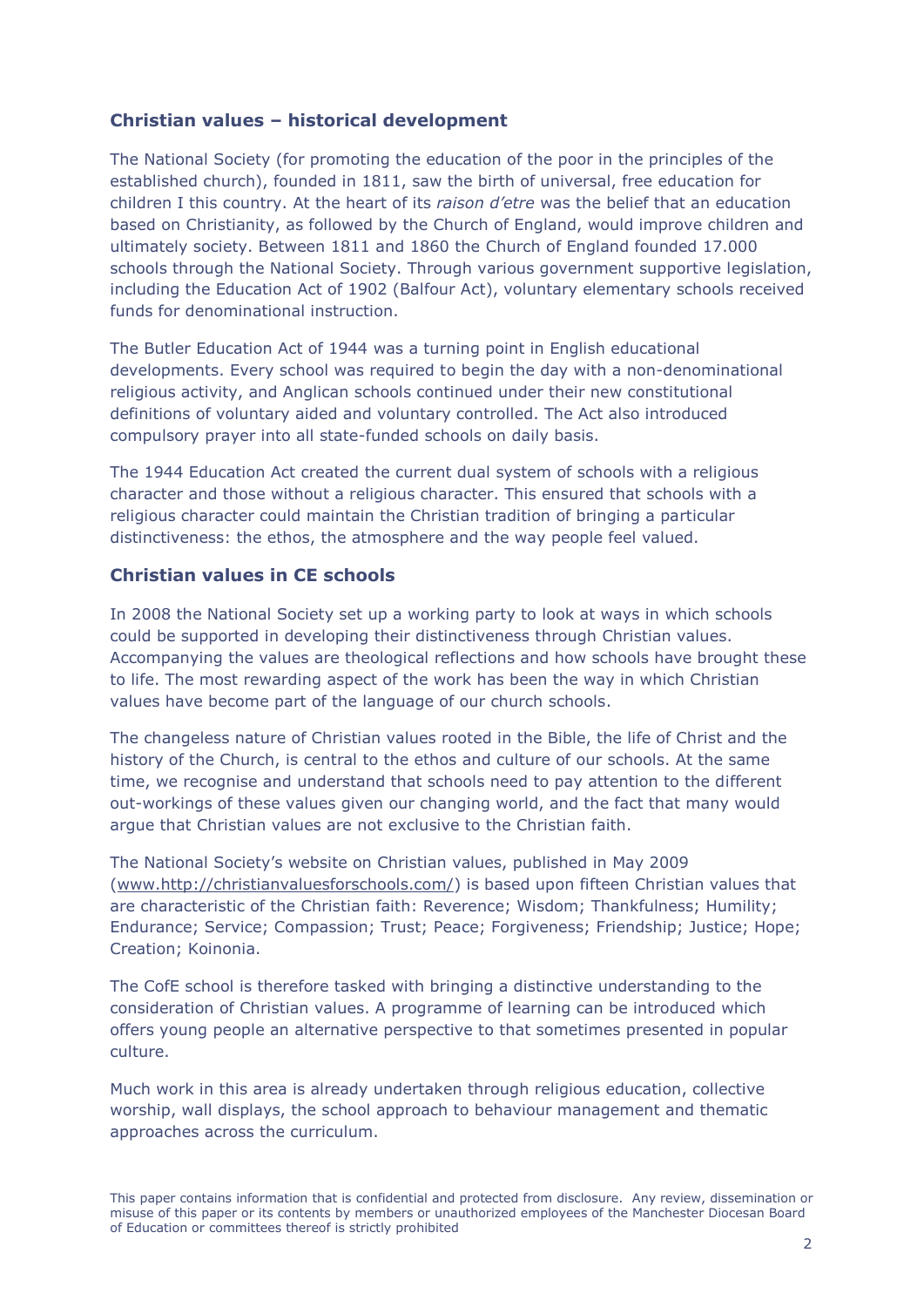## **British values in CE schools**

The British approach to multiculturalism, concern about national identity, political debate about what it is that various ethnic communities have in common and ministerial interventions have contributed to what is an on-going debate.

Since November 2014 all schools and academies in England have a duty to actively promote British values as part of their spiritual, moral, social and cultural teaching

There is a clear expectation from DfE for schools to ensure SMSC development of all pupils and to demonstrate they are actively promoting the fundamental British values of democracy, rule of law, liberty, mutual respect and tolerance of those with different faiths and beliefs.

In addition, all schools must have a clear strategy for embedding these values across the life of the school and show the effectiveness of this.

The DfE has produced guidance which supports schools in promoting fundamental British values as part of SMSC, and this includes examples of actions.

[https://www.gov.uk/government/uploads/system/uploads/attachment\\_data/file/380595/](https://www.gov.uk/government/uploads/system/uploads/attachment_data/file/380595/SMSC_Guidance_Maintained_Schools.pdf) [SMSC\\_Guidance\\_Maintained\\_Schools.pdf\)](https://www.gov.uk/government/uploads/system/uploads/attachment_data/file/380595/SMSC_Guidance_Maintained_Schools.pdf)

## **Aims of this guidance**

This guidance seeks:

- to ensure a programme of learning about Christian values leading to the promotion of British values thus ensuring comprehensive fulfilment of what is legally required.
- to acknowledge the changeless nature of Christian values rooted in the Bible, and to show the synthesis between Christian values and British values.
- to demonstrate that British values do not contradict Christian values. This is a key part of Church of England education as it articulates the principle of inclusivity.
- to show how British values can be easily and successfully integrated into a curriculum based on Christian values

### **The synthesis of Christian and British values**

The Church of England claims that a church school must offer a spiritual and moral basis for the development of human wholeness, and a sure foundation for personal and social values based on the ministry of Christ. The church school will offer a distinctive language for understanding life and interpreting human experience**.** The right balance in our schools is to teach and imbue the promotion of fundamental Christian values leading to the promotion of British values.

The emphasis placed on the area of British values and SMSC should not cause concern to church schools. British values do not contradict Christian values. Just as Christian values should underpin all aspects of church school life, so the attitude of British values can and should be embedded across school life and within the curriculum.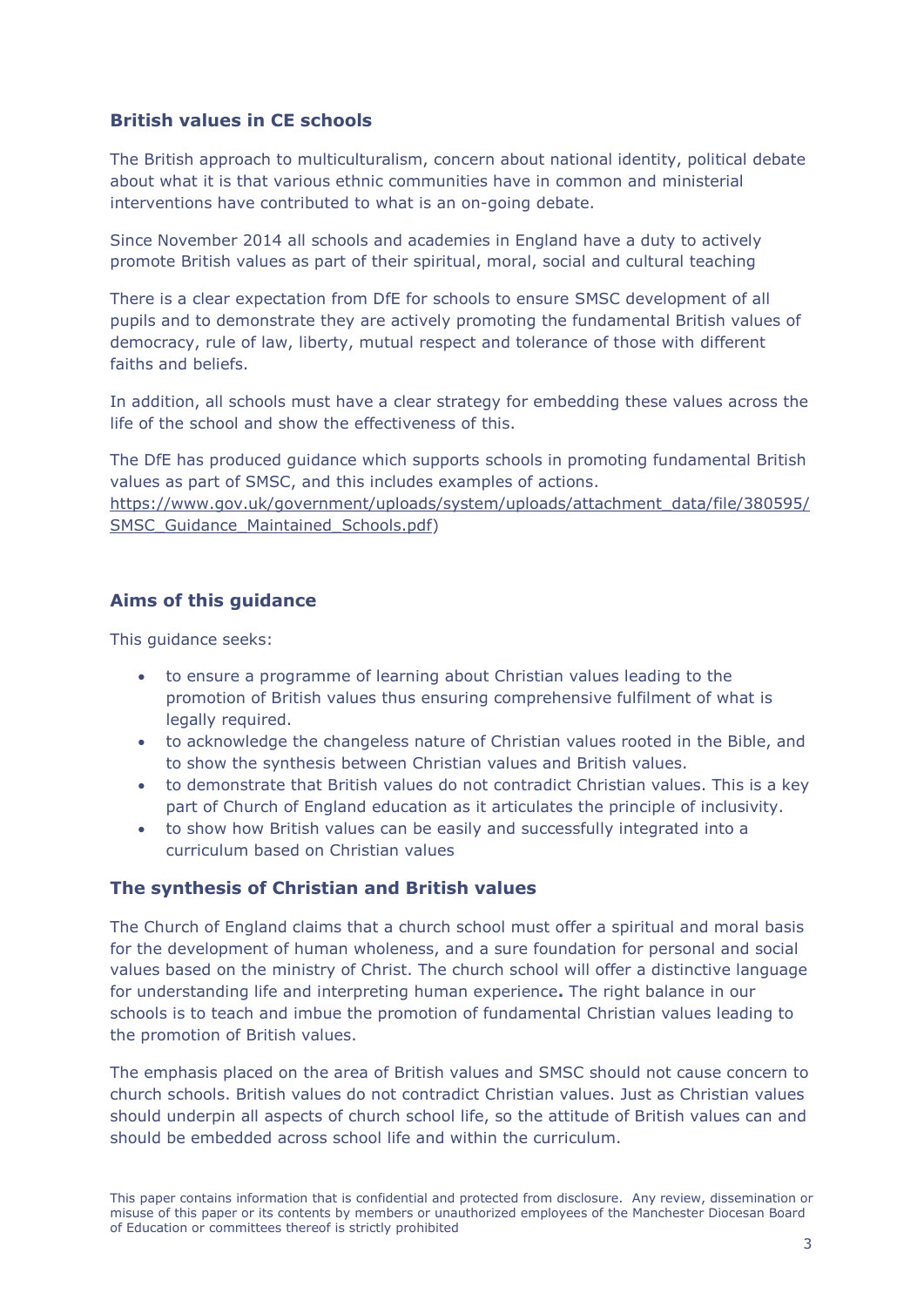The teacher in a church school must be equipped to develop specific pedagogies that allow a wide range of curriculum subjects to become areas for deeper exploration of spiritual, moral, social and cultural questions, and to be equipped for their role in developing values within the curriculum of the school.

The Framework for School Inspection (January 2015) states that when reporting inspectors must consider and evaluate the effectiveness and impact of the provision for pupils' spiritual, moral, social and cultural development.

# **The definitions (Ofsted)**

### **The spiritual development of pupils is shown by their:**

- ability to be reflective about their own beliefs, religious or otherwise, that inform their perspective on life and their interest in and respect for different people's faiths, feelings and values
- sense of enjoyment and fascination in learning about themselves, others and the world around them
- use of imagination and creativity in their learning
- willingness to reflect on their experiences

## **The moral development of pupils is shown by their:**

- ability to recognise the difference between right and wrong, readily apply this understanding in their own lives and, in so doing, respect the civil and criminal law of England
- understanding of the consequences of their behaviour and actions
- interest in investigating and offering reasoned views about moral and ethical issues, and being able to understand and appreciate the viewpoints of others on these issues

## **The social development of pupils is shown by their:**

- use of a range of social skills in different contexts, including working and socialising with pupils from different religious, ethnic and socio-economic backgrounds
- willingness to participate in a variety of communities and social settings, including by volunteering , cooperating well with others and being able to resolve conflicts effectively
- acceptance and engagement with the fundamental British values of democracy, the rule of law, individual liberty and mutual respect and tolerance of those with different faiths and beliefs; the pupils develop and demonstrate skills and attitudes that will allow them to participate fully in and contribute positively to life in modern Britain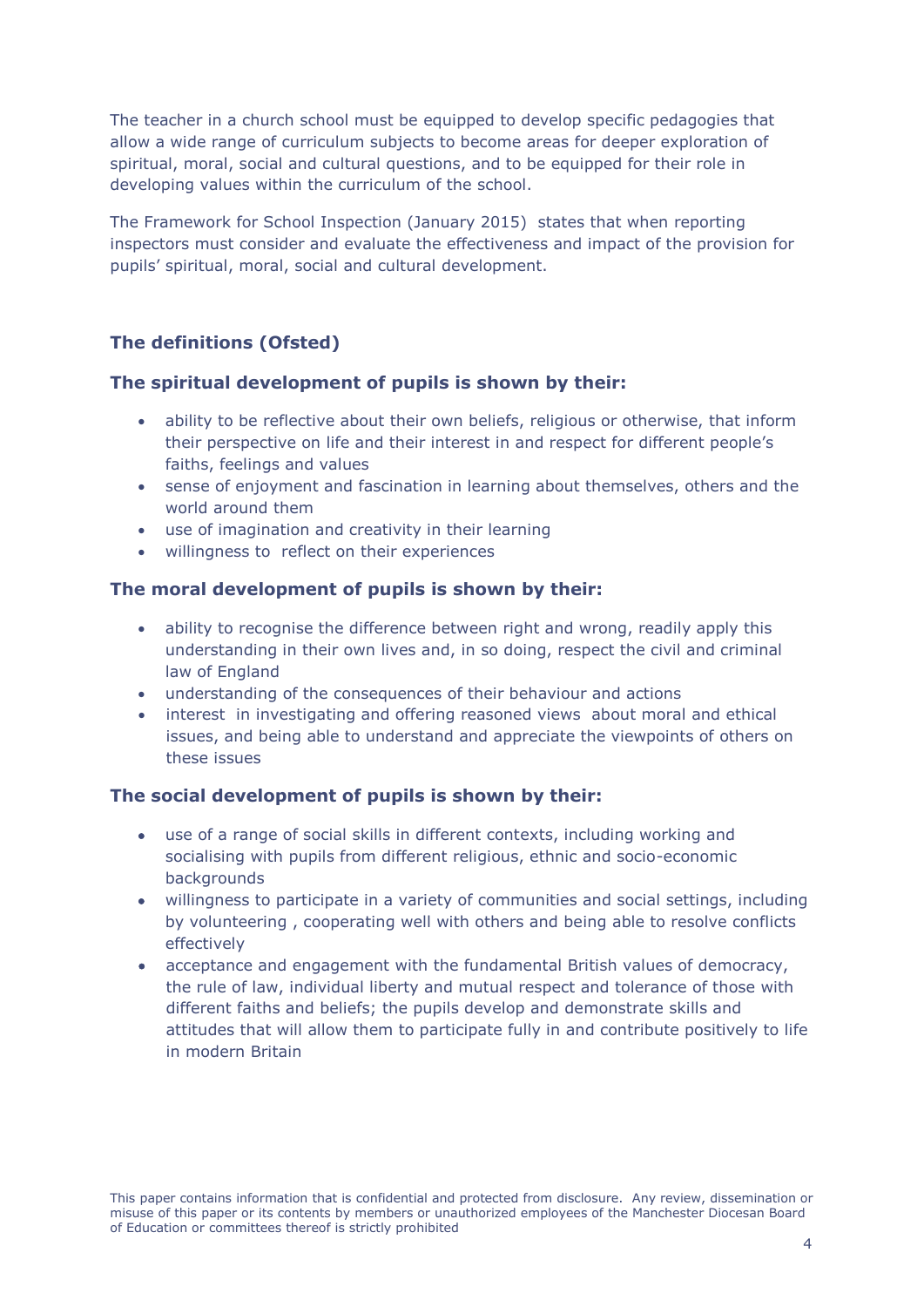## **The cultural development of pupils is shown by their:**

- understanding and appreciation of the wide range of cultural influences that have shaped their own heritage and that of others
- understanding and appreciation of the range of different cultures within the school and further afield as an essential element of their preparation for life in modern Britain
- knowledge of Britain's democratic parliamentary system and its central role in shaping our history and values, and in continuing to develop Britain
- willingness to participate in and respond positively to artistic, sporting and cultural opportunities
- interest in exploring, improving understanding of and showing respect for different faiths and cultural diversity, and the extent to which they understand, accept, respect and celebrate diversity, as shown by their tolerance and attitudes towards different religious, ethnic and socio-economic groups in the local, national and global communities

When planning the place of British values in the curriculum it might be worthwhile to investigate if there might be some way of linking a particular British value to a Christian one.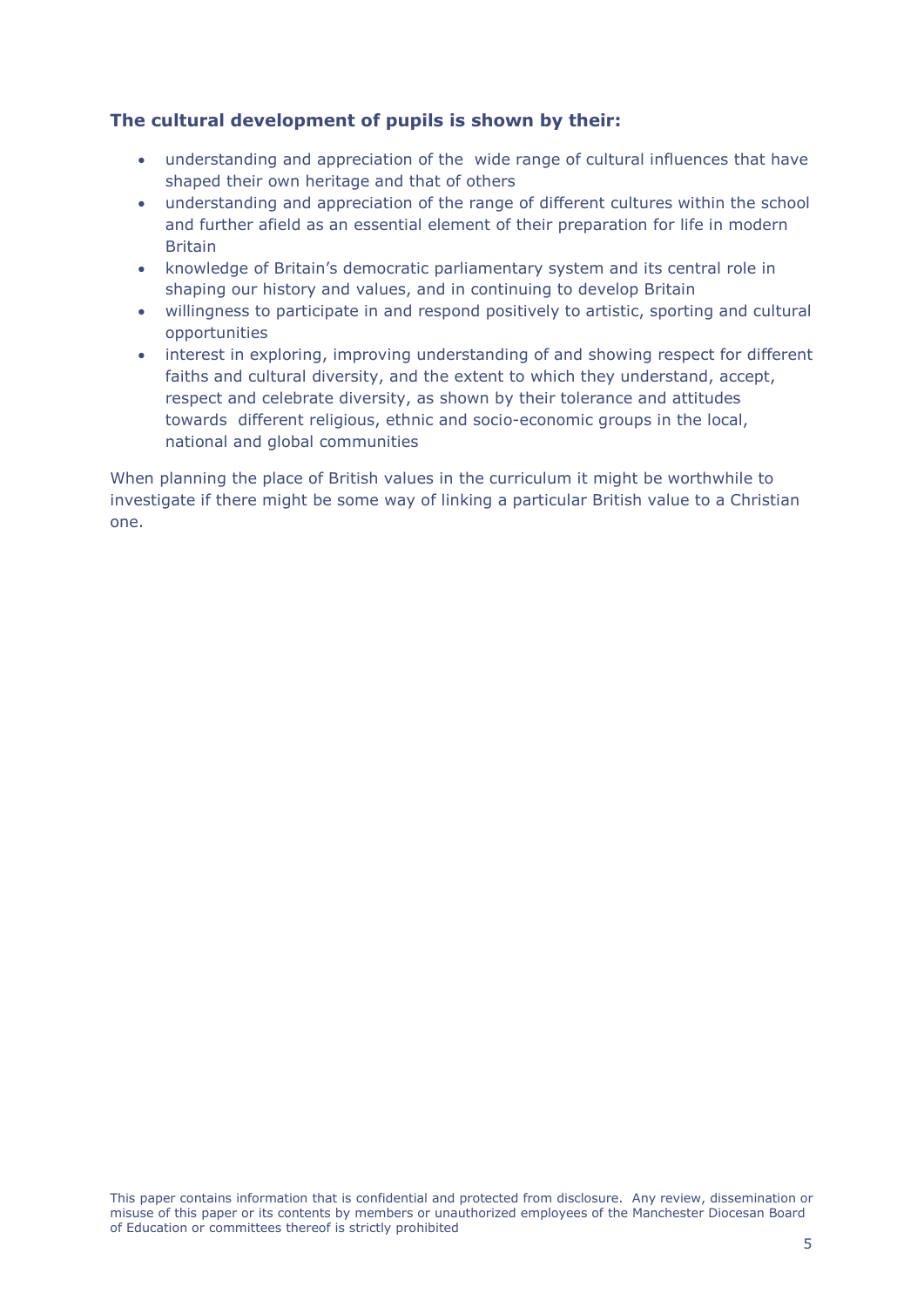The following examples might offer helpful guidelines and a starting point.

| <b>Christian Values</b>                                            | <b>Biblical Reference</b>                                                       | <b>British Values</b>                         |
|--------------------------------------------------------------------|---------------------------------------------------------------------------------|-----------------------------------------------|
| Compassion<br>Love<br><b>Justice</b><br><b>Trust</b><br>Friendship | Luke 10 29 - 37<br>(Good Samaritan)<br>Matthew 5-7 (The Sermon<br>on the Mount) | Individual Liberty                            |
| Reverence                                                          |                                                                                 |                                               |
| <b>Justice</b><br><b>Trust</b>                                     | Luke $16 \t 9 - 13$<br>Matthew 5-7                                              | Democracy                                     |
|                                                                    |                                                                                 |                                               |
| Friendship<br><b>Justice</b><br><b>Trust</b>                       | Luke 20 20-26<br>Matthew 5-7                                                    | The rule of law                               |
|                                                                    |                                                                                 |                                               |
| Hope<br>Wisdom                                                     |                                                                                 |                                               |
| Forgiveness<br>Humility                                            | Mark 12 28-34                                                                   |                                               |
| Friendship                                                         | Letter of James 4 11-12                                                         | Mutual respect and<br>tolerance of those with |
| Koinonia                                                           |                                                                                 | different faiths and beliefs                  |
| Peace                                                              | Luke (The Gospel of Mercy)                                                      |                                               |
| Reverence                                                          |                                                                                 |                                               |
| Compassion                                                         |                                                                                 |                                               |

This paper contains information that is confidential and protected from disclosure. Any review, dissemination or misuse of this paper or its contents by members or unauthorized employees of the Manchester Diocesan Board of Education or committees thereof is strictly prohibited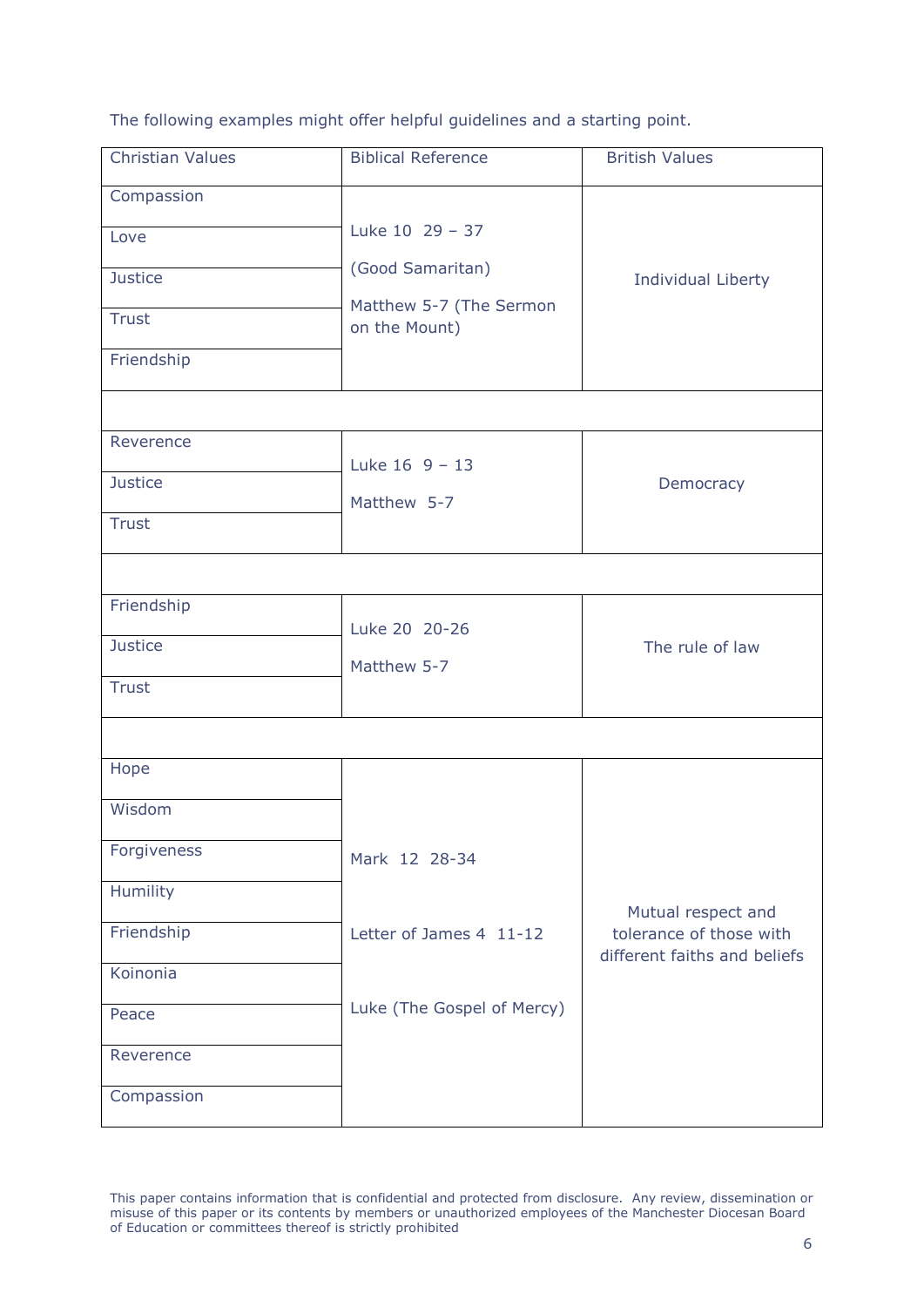The demand to promote British values does not negate the duty of the Church of England school t to be distinctive and to build on their foundation .They can continue to speak explicitly about the Christian faith and underpin the school life with Biblical concepts. British values do not contradict Christian values, Christian values and British values should be harmoniously embedded across all aspects of school life and within the curriculum, teaching and learning. Values become an aspect of pedagogy as teachers speak about values explicitly and choose examples that do not contradict the attitudes of either Christian or British values.

#### **Some suggestions for exemplifying Christian and British values**

Do your own school values make reference to the Christian values as exemplified in the life and teachings of Jesus and the Department for Education stated British values?

Are your values embedded, evaluated and reviewed?

How explicit are your values in the daily life of the school?

Does your school ethos statement reflect a values based approach with specific references to Christian values and British values?

Do all policies refer to the school values?

Is the school community able to articulate the values of the school?

Does the school regularly review the impact of the values on the school?

Do schemes of work make reference to values?

Are schemes of work underpinned by the spiritual, moral, social and cultural development of pupils?

Are British values and Christian values identified in the curriculum mapping?

Are there opportunities for pupils to embrace the values in all aspects of school life and in all subjects?

Does teacher planning give pupils opportunities to develop skills that equip them to challenge when the school values are not upheld?

Does the Pupil voice/school council evidence what pupils say and how this impacts on school life?

Does the extra- curricular provision broaden pupils' experience of school values?

Are the school values endorsed by the collective worship programme?

How does the collective worship programme allow pupils to embrace the school values?

How does the collective worship programme support the school community in their personal spiritual journey?

Does the Religious Education programme demonstrate a clear commitment of learning about a wide variety of key faiths and how to respect those faiths?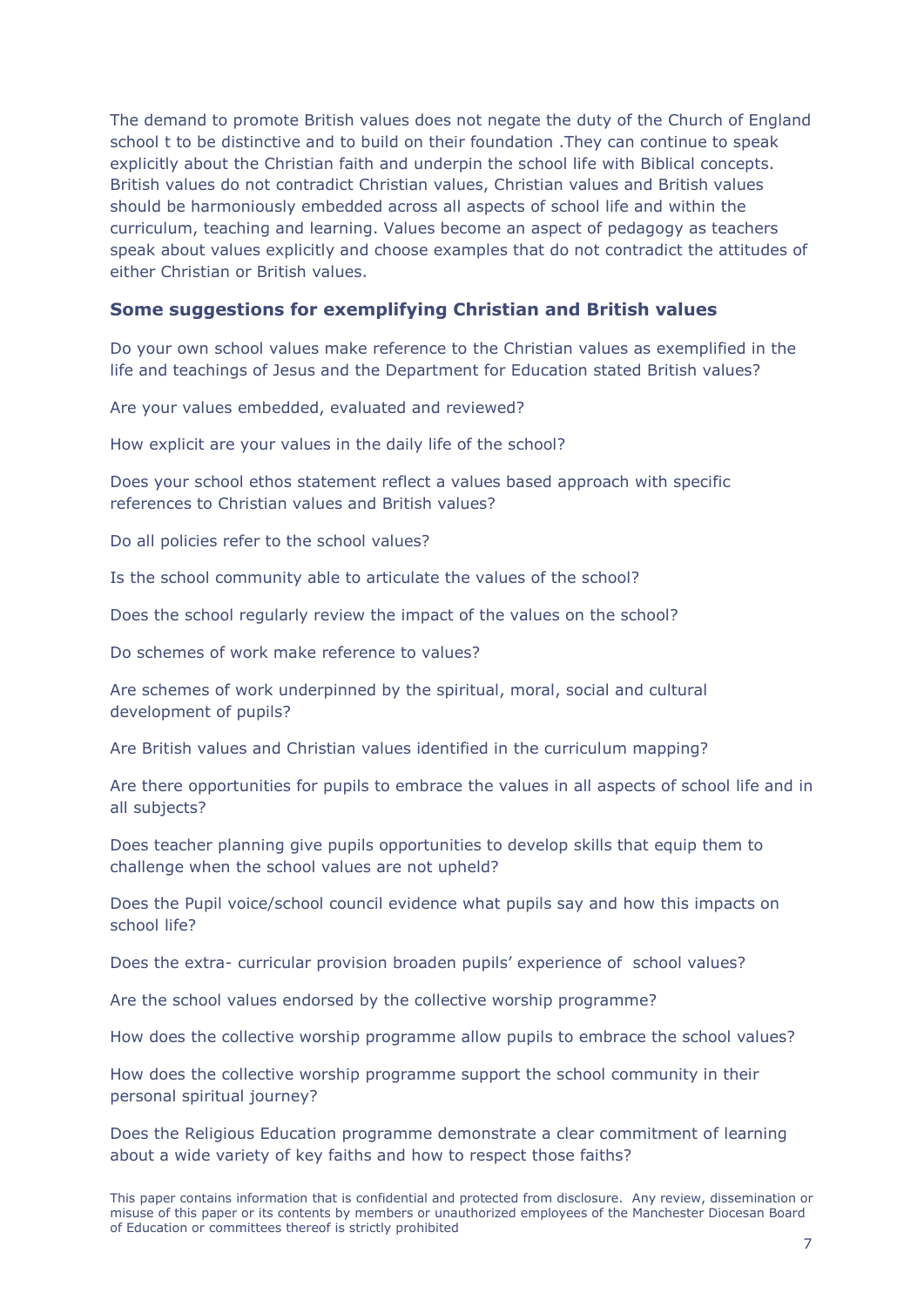Do your safeguarding and whistleblowing policies make reference to how pupils and staff are protected against extremism?

Are all staff kept informed of current legislation and practice regarding tackling extremism?

Do you have a Governors sub- committee responsible for ensuring all aspects of school life are upheld by the school values?

#### **Governors' Responsibilities**

The responsibility of governors in relation to promoting British values is set out in the Governors' Handbook.

*'Every effort should be made to ensure the school's ethos promotes the fundamental British values of democracy, the rule of law, individual liberty, and mutual respect and tolerance for different faiths and beliefs; and encourage students to respect other people, with particular regard to the protected characteristics set out in the Equality Act 2010. The governing body should ensure that this ethos is reflected and implemented effectively in school policy and practice and that there are effective risk assessments in place to safeguard and promote students' welfare. The Department has produced advice for maintained schools on the spiritual, moral, social and cultural development of pupils which includes references to promoting British values.'*

## **Governor responsibilities are also set out clearly in the School Inspection Handbook, January 2015**

*'Ensure that they and the school promote tolerance and respect for people of all faiths (or those of no faith), races, genders, ages, disability, and sexual orientations (and other groups with protected characteristics) and support and help, through their words, actions, and influence within the school and more widely in the community, to prepare children and young people positively for life in modern Britain.'*

This paper contains information that is confidential and protected from disclosure. Any review, dissemination or misuse of this paper or its contents by members or unauthorized employees of the Manchester Diocesan Board of Education or committees thereof is strictly prohibited